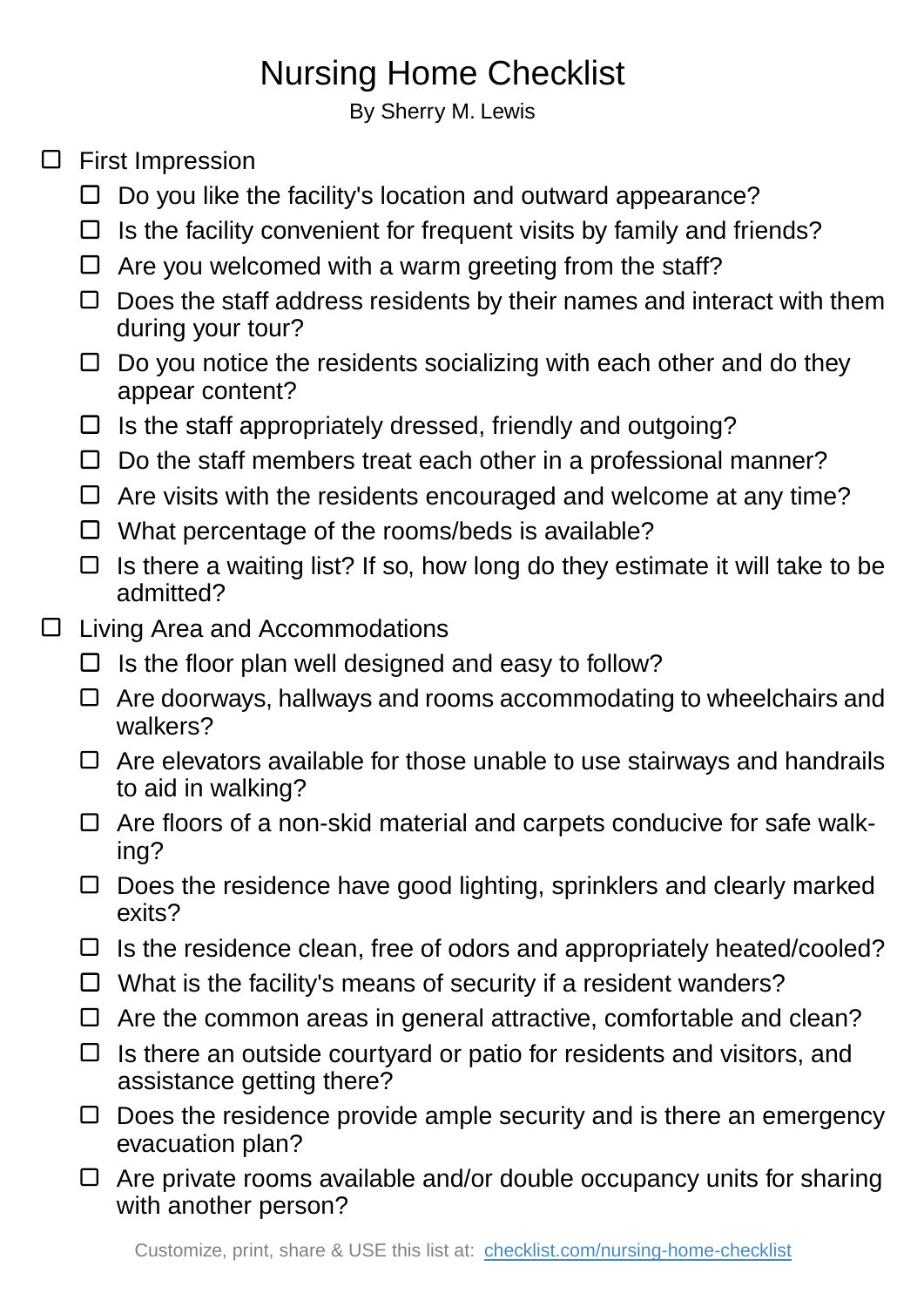- $\Box$  Does residence have furnished/unfurnished rooms? What is provided or what can they bring?
- $\Box$  May they decorate their own rooms? Is there adequate storage space?
- $\Box$  Is a 24-hour emergency response system accessible from the unit?
- $\Box$  Are bathrooms private with handicapped accommodations for wheelchairs and walkers?
- $\Box$  Do all units have a telephone and cable TV and how is billing handled?
- □ Moving In, Contracts, and Finances
	- $\Box$  What's involved with the moving in/out process? How is the initial needs assessment done?
	- $\Box$  Does assessment process include the resident, family, facility staff, along with the physician?
	- $\Box$  Is there a written plan for the care of each resident? Is there an ongoing process for assessing a resident's need for services and how often are those needs evaluated?
	- $\Box$  Is there a written statement available of the resident rights and responsibilities?
	- $\Box$  Is a contractual agreement available that clearly discloses healthcare, accommodations, personal care and supportive services, all fees, and admission and discharge provisions?
	- □ What type of insurance is required/accepted? Medicare/Medicaid/Medigap/Long-term care/Private?
	- $\Box$  What are the specific costs for various levels of care including skilled/unskilled beds?
	- $\Box$  What additional services and staff are available if the resident's needs change?
	- $\Box$  When may a contract be terminated and what are the policies for refunds and transfers? Is there an appeals process for dissatisfied residents?
	- $\Box$  What happens if funds are depleted and full payments can no longer be made?
	- $\Box$  Is there any government, private or corporate programs available to help cover the costs?
	- $\Box$  Is there a procedure to pay for additional services such as skilled nursing care when the services are needed on a temporary basis?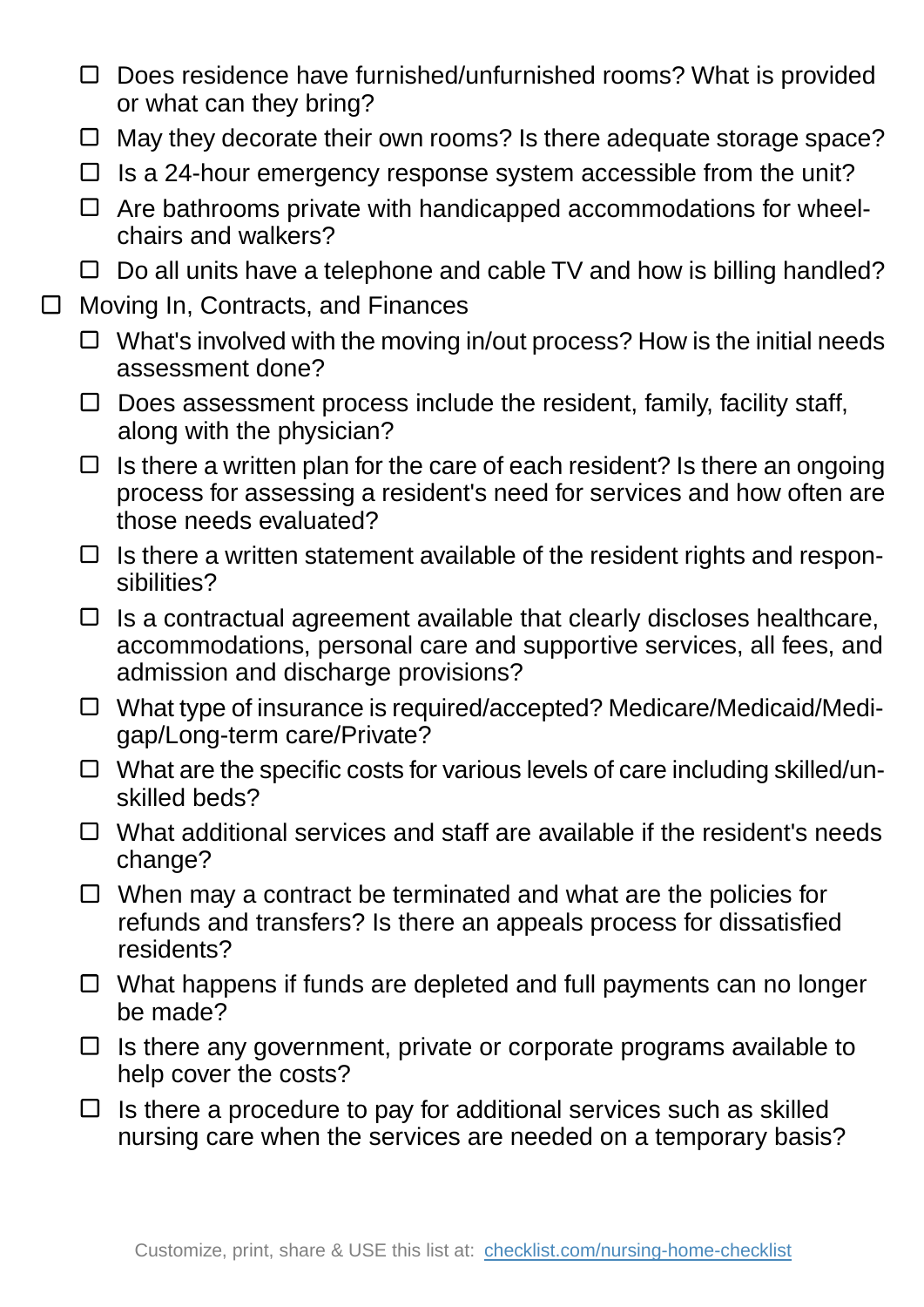- $\Box$  Do billing, payment and credit policies seem fair and reasonable? May resident handle his/her own finances with staff assistance if able? Must a family member/outside party be designated?
- □ Health, Personal Care, Services
	- What type of healthcare and personal care services are available? Does the facility have both short and long-term services, such as routine physical and dental/vision examinations as well as skilled nursing?
	- $\Box$  Can the facility provide a list of available services and are residents and families involved in developing the care plan/service agreement? Who provides these services/what are their qualifications?
	- $\Box$  Are physical, occupational, or speech therapy services available onsite? Who coordinates these services and how are they billed to Medicare/Medicaid or other third party insurance?
	- $\Box$  Is staff available to provide 24-hour assistance with activities of daily living (ADLs) if needed?
	- $\Box$  Is staff available to assist residents who experience memory, orientation, of judgment losses?
	- $\Box$  How are medical emergencies handled? Does the residence have a clearly stated procedure for responding to medical emergencies? Is there an arrangement with a nearby hospital?
- □ Social and Recreational
	- $\Box$  What kinds of group/individual recreational activities are offered and who schedules them?
	- $\Box$  Is there an organized activities program with a posted daily schedule of events?
	- $\Box$  Do volunteers and family members come into the residence to participate/conduct programs?
	- $\Box$  Does the facility schedule trips or go to other events off premises?
	- $\Box$  Do residents participate in activities outside of the residence in the neighboring community?
	- $\Box$  Are the resident activity (social) areas appropriate and desirable to the prospective resident?
	- $\Box$  Are there supplies for social activities/hobbies (games, cards, crafts, computers, gardening)?
	- $\Box$  Are religious services held on the premises or arrangements made for nearby services?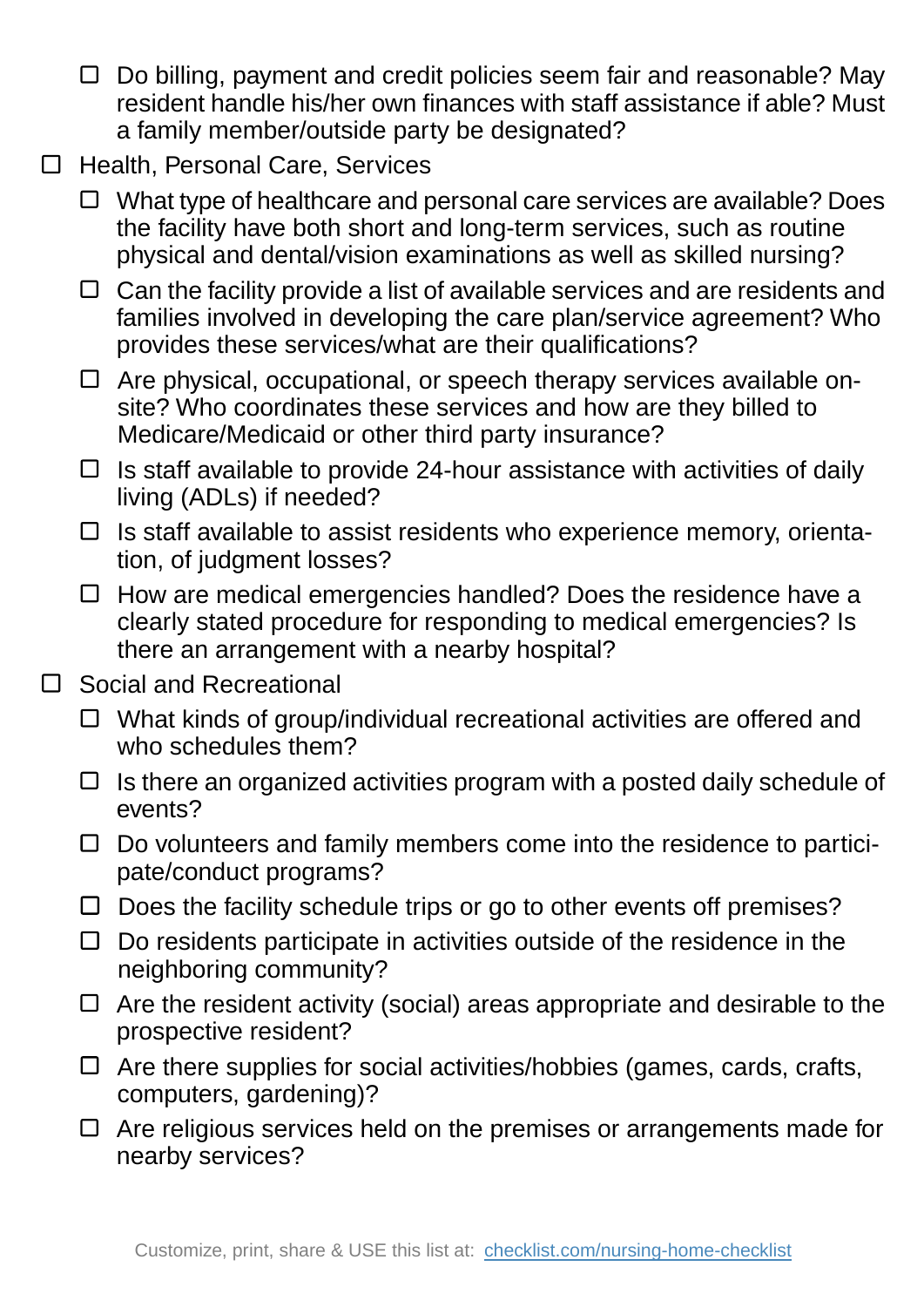- $\Box$  Are there fitness facilities, as well as regularly scheduled exercise classes?
- $\Box$  Does the residence create a sense of community by allowing residents to participate in certain activities or perform simple chores for the group as a whole?
- $\Box$  Does facility have pets? Who is responsible for their care?
- □ Staff
	- $\Box$  Are nursing staff members courteous and friendly to residents and to other staff?
	- $\Box$  Do nursing staff respond timely to residents requests for assistance such as help getting in and out of bed, dressing and going to the bathroom?
	- $\Box$  Which nursing staff members are involved in planning the resident's individual care? Are they the same ones who give the care to residents?
	- $\Box$  Ask questions about staff turnover. Is there frequent turnover among certified nursing assistants (CNAs)? What about turnover for nurses and supervisors, including the Director of Nursing and the Administrator?
	- $\Box$  What is the nursing staff to resident ratio? How many registered nurses (RNs) and Licensed Practical Nurses (LPNs) are on staff? How many per shift? What is their training/education?
	- $\Box$  What is the nursing assistant to resident ratio and how many are on staff? How many on each shift? What kind of training do certified nursing assistants (CNAs) receive?
	- $\Box$  What is history of compliance with staffing ratios? Are there incentives to help with staffing?
	- $\Box$  How does the nursing home ensure that all staff maintains licensure/certification, receives continuing education, and keeps their knowledge and skills up-to-date?
- $\Box$ Food
	- $\Box$  Does the residence provide three nutritionally balanced meals a day, seven days a week, and how does the menu vary from meal to meal?
	- Observe meal times. Do all residents who need assistance with eating get help? Does staff give each resident enough time to chew food thoroughly and complete the meal?
	- $\Box$  What about special diets; does a dietitian plan or approve menus? Are resident's weight routinely monitored?
	- □ Are residents involved in menu planning? Can request special foods? Are snacks available?